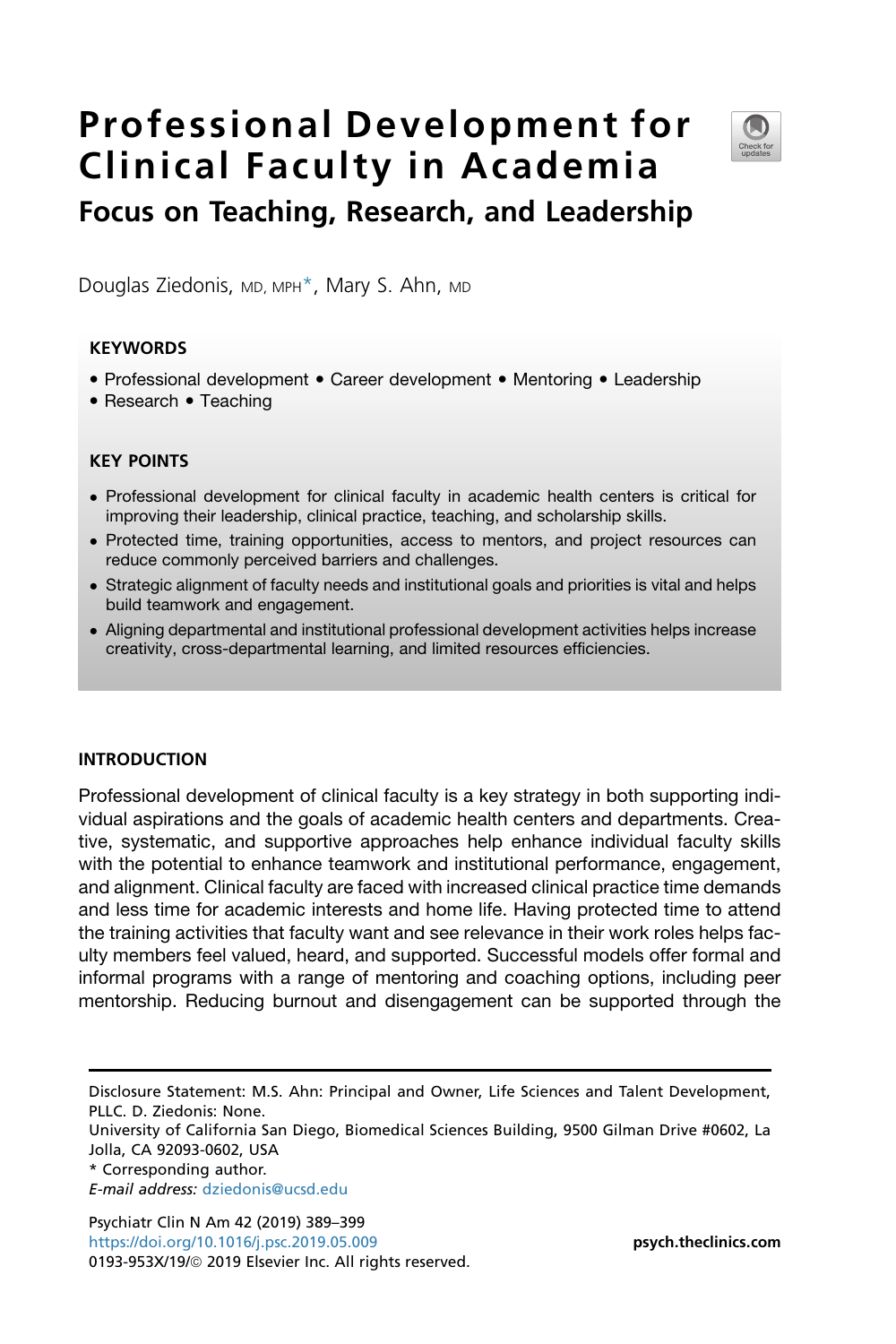teambuilding aspects of these programs, addressing systemic factors as well as personal development to enhance resilience and leadership skills.

This article reviews professional development issues from the literature and summarizes a range of practical strategies for both individuals and institutions, including educational research studies of the impact of mentoring, leadership, education skill development, and peer coaching programs. As a case example, lessons learned from applying these strategies are described in one Psychiatry Department's Career Development and Research Office (CDRO). This article considers several questions:

- 1. What are common professional development priorities and how are they similar or different from the perspective of the individual, department, or institution?
- 2. What strategies can address the barriers and challenges to implementing professional development activities?
- 3. What national organizational resources can support local efforts to help clinical faculty with their professional development goals?

# CLARIFYING PRIORITIES AND GOALS

Professional development priorities reflect the core values, aspirations, and needs of individuals, departments, and institutions. Commonly professional development will cover all 3 core mission areas (clinical, teaching, and scholarship) and also may include leadership and management skill development. Mission-based training must consider the institutional context and the faculty members' prior experience, skill level, role, and phase of career. Clinical faculty are commonly clinical employees of a clinical system and academic faculty of a university where the clinical and academic systems often have different and competing priorities and expectations for balancing teaching, scholarship, and service. Clinical faculty from different institutions often have varying academic promotion requirements, including tenure potential. This consideration will influence professional development needs and goals. Identifying and supporting professional development needs starts in the recruitment and hiring process and continues with onboarding, orientation, and networking into the community and culture of the institution. Individual professional development plans and connections with supervisors and mentors can help them identify areas of interest, need, and priority.

## PROFESSIONAL DEVELOPMENT AND A CAREER DEVELOPMENT PLAN

Clinical faculty can benefit from mentorship and career coaching that helps them create an evolving career development plan. This is a personal process that requires self-reflection, competing life priorities, and realistic assessment of current strengths and areas for growth. In the context of developing a career development plan, clinical faculty have an opportunity to ask themselves major questions such as:

- Where would they like to make a difference?
- What is important for them at this time of their life and career?
- What brings them joy and fulfillment in their life?

The answer to these questions may align well with their current job and their employer's interests, or not. This is a time for individuals to consider how to best align their goals and priorities with their employer's and work team, including what their strengths are and where their opportunities are for growth. Asking for feedback from others can be done by the individual, or perhaps with the help of a coach, on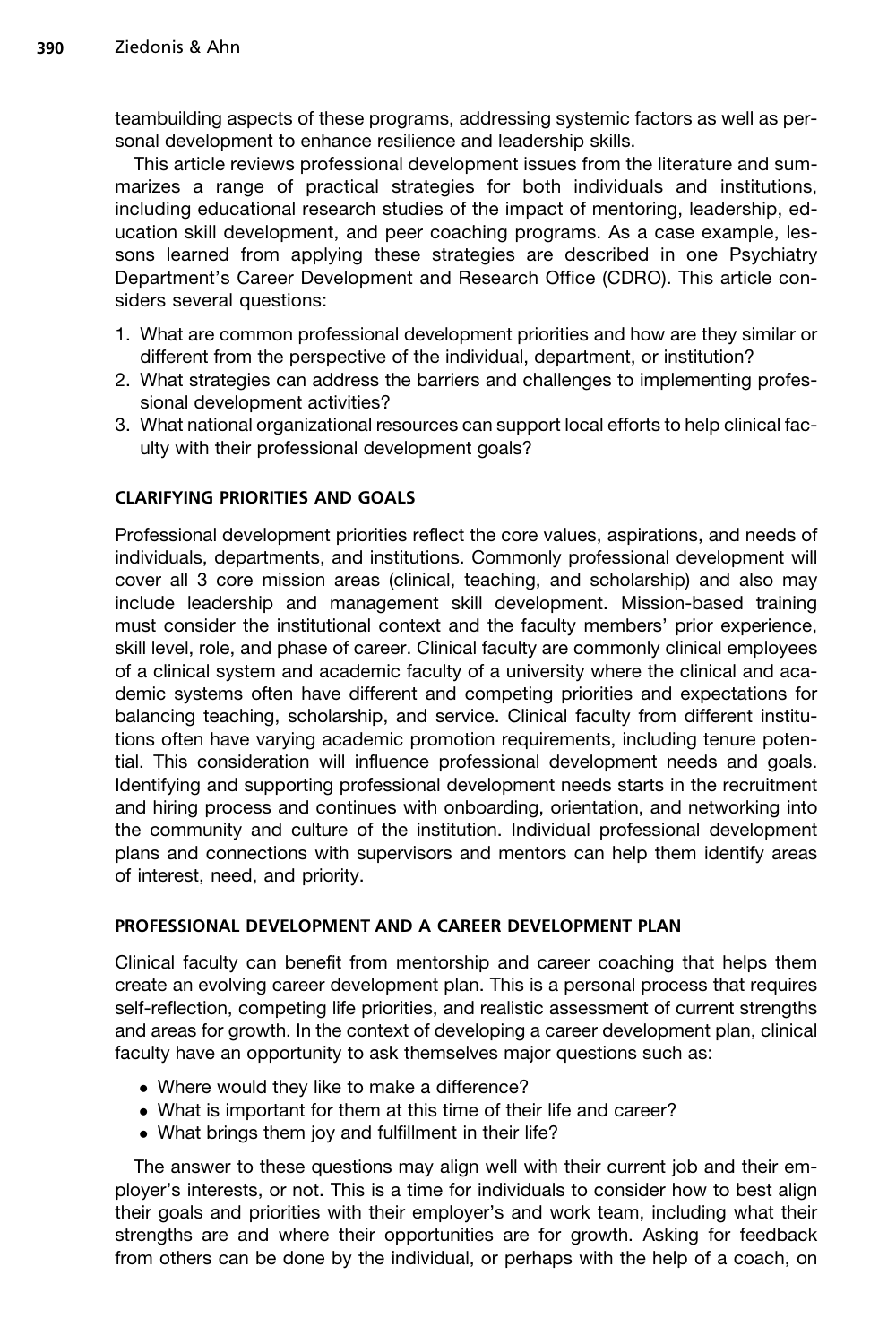how they are doing and where the opportunities exist for making a better impact. Creating a career development plan includes setting short-term and long-term goals and functionally matching each goal with the necessary professional development activity. The departmental annual performance evaluation is an opportunity for getting and giving feedback, including mentoring and career development needs.

#### PROFESSIONAL DEVELOPMENT FOR ENHANCING TEACHING SKILLS

Teaching medical students, residents, and other allied health students often occurs in a wide variety of settings and can provide an opportunity for interprofessional education using a range of teaching methods and pedagogy approaches. The Association of American Medical Colleges (AAMC), Accreditation Council for Graduate Medical Education, American Medical Association, and other national medical education organizations provide competencies and professional development resources, training, and networking opportunities.

The AAMC's MedEdPortal (<https://www.mededportal.org/>) is a useful resource for creative and innovative ways to provide medical education. This site also provides an opportunity to encourage clinical faculty to share their own ideas and activities for medical education with many others, which is a way to expand their scholarship and impact on the field.

The Best Evidence Medical Education (BEME) Collaboration is an international organization that has conducted systematic literature reviews to create bestpractice summaries to inform faculty development focused on improving teaching skills in medical education [\(https://www.bemecollaboration.org](https://www.bemecollaboration.org)). In the past almost 20 years, there have been 42 Guides published in *Medical Teacher* in an effort to increase the evidence-based nature of professional development programs for medical education practice.<sup>[1](#page-8-0)</sup> The Kirkpatrick model is one example of a commonly used methodology in evaluating educational programs along 4 levels of increasing impact, namely:

- 1. Reaction to the training such as the degree of satisfaction and attendance
- 2. Learning in the session assessing attitudes, skills, and knowledge change
- 3. Behavior in the work context using the new skills or knowledge learned in the program
- 4. Results of the impact of using the new skills and knowledge on patients, organizations, teams, and so forth

A BEME summary analysis of the faculty developer's competences as facilitators in professional development programs identified negotiating, constructing, and attuning as critical in understanding the context of the training.<sup>[2](#page-9-0)</sup> A BEME systematic review of faculty development to improve medical education teaching used the Kirkpatrick 4 outcome levels for 5[3](#page-9-0) studies, including 6 being randomized controlled trials, $3$  and confirmed that the key effective components of the training were using the principles of adult learning,<sup>4</sup> experiential learning,<sup>[5](#page-9-0)</sup> peer support, well-designed training pro-grams, and multiple educational methods.<sup>[3](#page-9-0)</sup> In addition, professional development to promote leadership in medical education was systematically reviewed by  $BEME<sub>0</sub><sup>6</sup>$  $BEME<sub>0</sub><sup>6</sup>$  $BEME<sub>0</sub><sup>6</sup>$  using 48 articles and 35 interventions, whereby it was found that leadership training programs were often short (less than 3.5 days); however, longer training may have better outcomes and included a wider range of leadership topics (eg, conflict management, finance, team building, people management), a system-level focus (change management), and career planning. Some key aspects of effective programs were including multiple teaching methods, experiential learning, time for reflections, both individual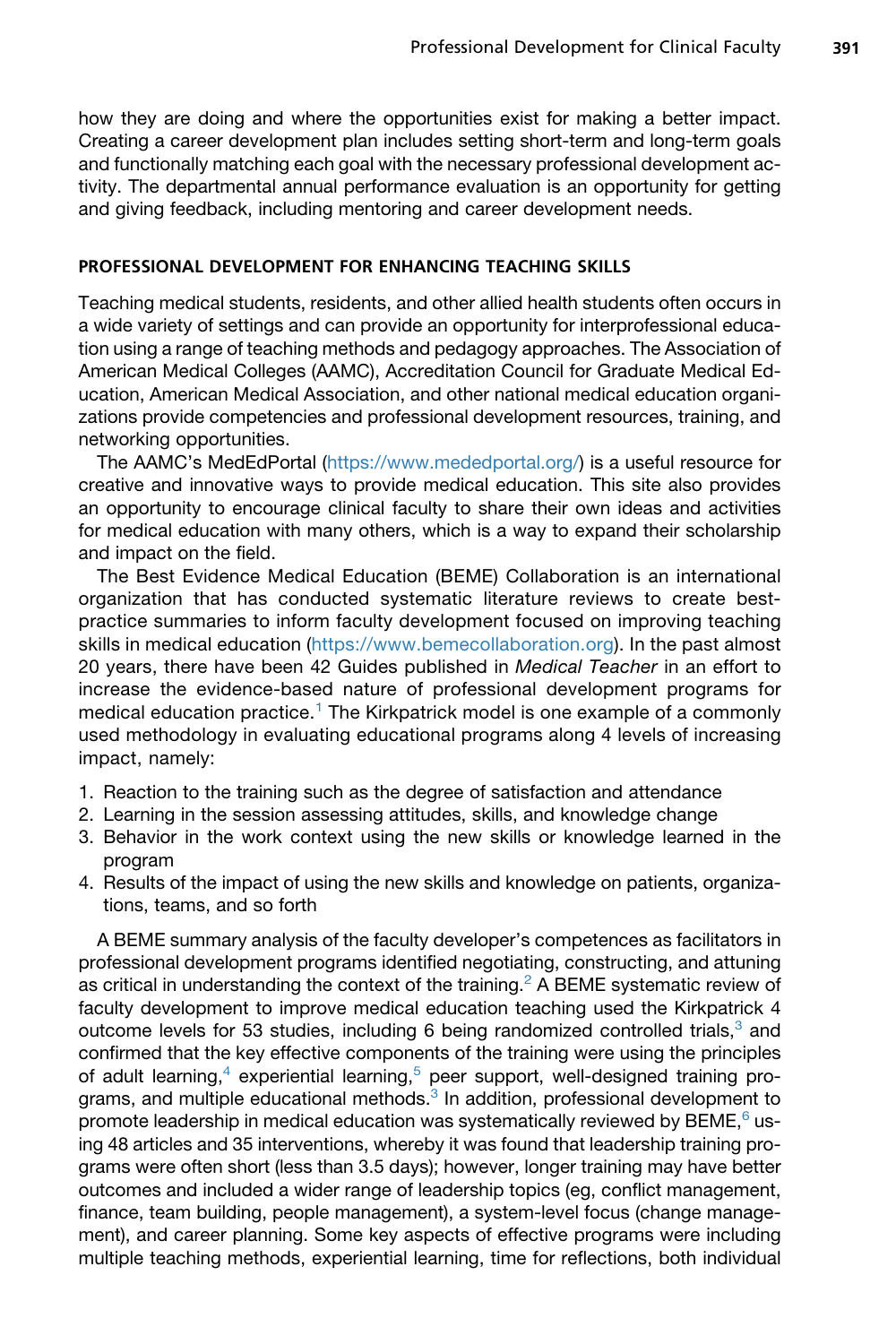and group projects based in the faculty's real-world roles, and components of peer support, mentorship, and institutional support.<sup>[6](#page-9-0)</sup>

There is still a need to develop and evaluate which methods would be most effective in different settings, different specialties, with simulation teaching and other educa-tional technology, and with what outcomes.<sup>[7](#page-9-0)</sup> Peer group mentoring may provide a cost-effective and powerfully supportive model to include in mentoring programs in addition to the more traditional dyad mentor-mentee model. $8$  Peer mentoring has been used effectively in programs supporting women, minority faculty, and junior faculty, including better addressing challenges and barriers of competing responsibilities, accountability, selection of senior advisors, and finding a common interest.<sup>[9](#page-9-0)</sup> Developing mentoring competencies is an important skill that is often untaught. Even a sin-gle half-day of evidence-based training on how to be a mentor can make an impact.<sup>[10](#page-9-0)</sup> The Mentoring Competency Assessment tool with 26 items can be used to assess mentors' competencies, including addressing different gender, cultural, and genera-tional background perspectives.<sup>[11](#page-9-0)</sup>

New ways of engaging faculty are being implemented with social media, including the use of Twitter. This is a method used to address barriers of funding and limited resources. Using this platform for professional development has found that networks can be expanded and can help with communication skills, increase knowledge in peer-supported and self-directed manner, and provide new opportunities for professional growth. $12$ 

#### PROFESSIONAL DEVELOPMENT FOR LEADERSHIP AND MANAGEMENT

The American College of Healthcare Executives (ACHE) Competencies Assessment Tool is useful for self-assessments and for developing a leadership career development plan. The tool is available free at [http://www.ache.org/pdf/nonsecure/careers/](http://www.ache.org/pdf/nonsecure/careers/competencies_booklet.pdf) [competencies\\_booklet.pdf](http://www.ache.org/pdf/nonsecure/careers/competencies_booklet.pdf). The online tool was developed from surveys by the Healthcare Leadership Alliance and assesses 5 competency areas: Leadership, Communication & Relationship Management, Professionalism, Knowledge of the Healthcare Environment, and Business Skills and Knowledge. Self-assessment by faculty of their own ability to independently identify their own needs does not yet have a strong research database to support this; however, departmental and/or institutional engagement in the process might help, especially with support, multiple other inputs of feedback, follow-up, and agreeing to the value of the standards and competencies.<sup>[13](#page-9-0)</sup>

Professional development programs to improve leadership skills are critical and can help align individual, departmental, and institutional needs and goals. Leadership skills are different from management skills and include creating a shared vision, inspiring others, assessing climate and culture, communication, change management, creating an environment of mutual trust, and supporting others in their leadership work. The balance of management and leadership skills will vary by role, including whether front-line, middle management, or higher-level leadership. Leadership is needed to help support clinical faculty and others' wellness through health promotion.<sup>[14](#page-9-0)</sup> Mindfulness-oriented professional development training can be helpful for increasing communication skills, self-compassion leading to compassion for others, being more self-aware, and increasing focus in the present moment.<sup>15-17</sup> Communication skill development will help in all mission areas through improving listening skills, selfawareness, written/oral communication messaging by tailoring to the audience, managing relationships, facilitating discussions in groups, respectful communication, inclusive excellence, allyship, and bystander intervention.<sup>18-26</sup>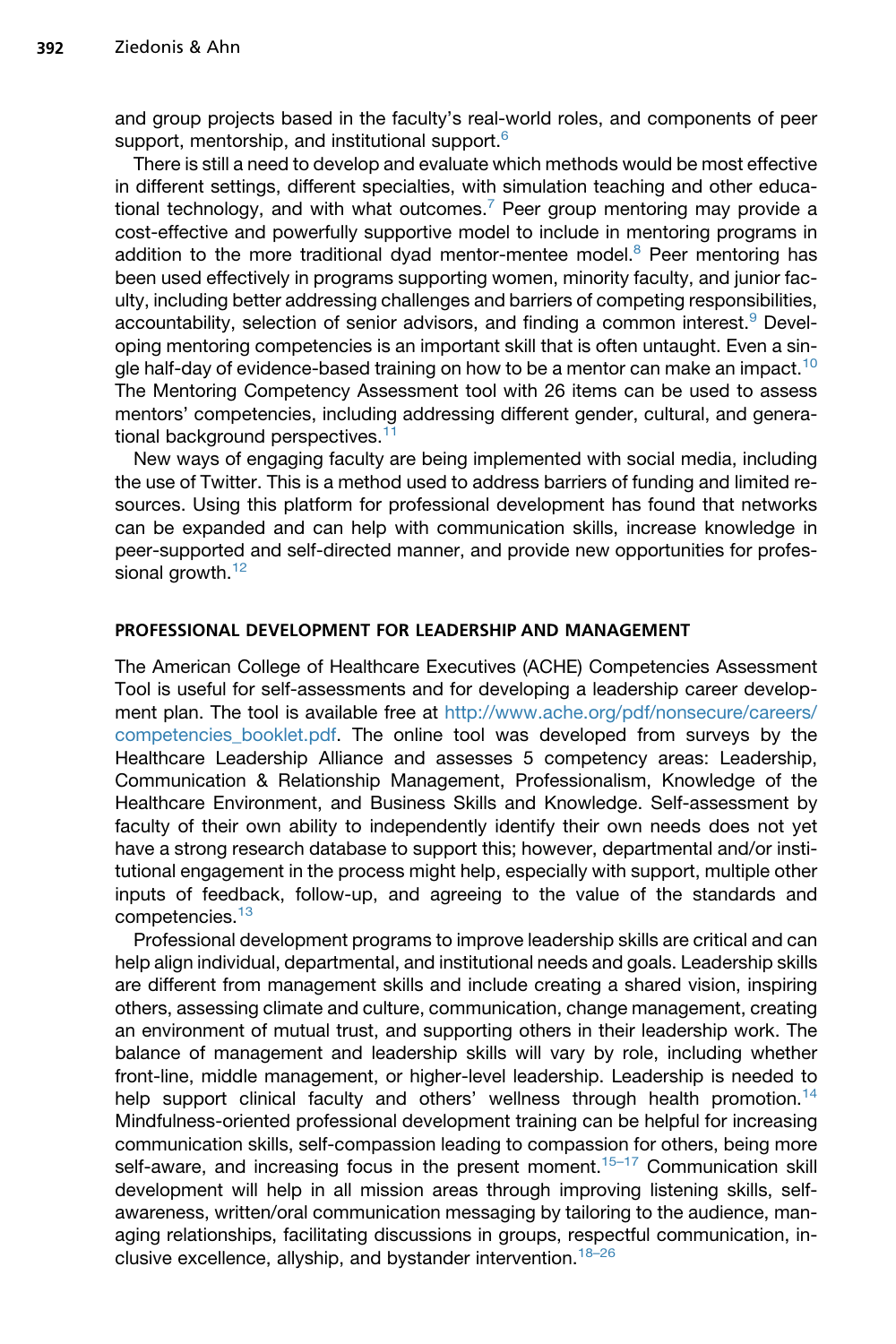The Stanford Leadership Development program learning model has been described and evaluated as showing how leadership training for clinician leaders can be effec-tive.<sup>[27](#page-10-0)</sup> The Stanford program occurred over a 9-month time period and is an excellent example of covering a wide range of leadership topics, and included multiple adult learning methods, including an experiential leadership project. The Kirkpatrick assessment levels were used to evaluate the program and found high participation levels, satisfaction, and improvement in attitudes, skills, and knowledge on leadership competencies, engaged in a leadership project using these skills, and successfully completed their team-based project <https://www.kirkpatrickpartners.com>. The program used the Activation-Demonstration-Application-Integration education training framework<sup>[28](#page-10-0)</sup> of effective education.<sup>[27](#page-10-0)</sup>

Professional development leadership courses are available by most national professional organizations and also present a great opportunity for local institutions to offer while combining local change management and strategic planning. Most of the national professional organizations have an Annual Meeting, Secondary Meetings of key professional development groups, conferences, Web site/online resources, and written materials. For example, The AAMC offers 18 different professional development groups to help with networking, peer to peer support, leadership, interprofessionalism, and ways to stay current in specific areas ([https://www.aamc.org/\)](https://www.aamc.org/). Examples relevant to clinical faculty include Chief Medical Officers Group, Group on Faculty Practice, Group on Educational Affairs, Group on Student Affairs, and Group on Diversity and Inclusion. The AAMC offers numerous leadership development and certification programs for all phases of individuals' careers and roles, including leading information technology in academic medicine, health care diversity and inclusion, conflict management, early and mid-career women faculty leadership development, leadership and management foundations for Academic Medicine and Sciences, GME leadership, CMOs, New Deans, Associate Deans, and Chairs training.

# PROFESSIONAL DEVELOPMENT FOR RESEARCH AND ACADEMIC SCHOLARSHIP

Mentoring is an important method for supporting careers in research and medical ed-ucation.<sup>[7,29,30](#page-9-0)</sup> Academic departments commonly have identified mentors, and there is a growing body of literature on effective mentoring programs and techniques. For example, the University of Wisconsin's ICTR is leading a National Research Mentoring Network with numerous training programs and also a core team that is developing, evaluating, and disseminating evidence-based curriculum ([https://ictr.wisc.edu/](https://ictr.wisc.edu/mentoring/) [mentoring/](https://ictr.wisc.edu/mentoring/)).<sup>31–35</sup> Effective mentoring has been critical for most researchers in academic medicine, but also important for clinical, teaching, and leadership professional development. This research group has developed the Center for the Improvement of Mentored Experiences in Research (CIMER), which provides useful resources to train both mentors and mentees at all career stages for research career development, including building a network of individuals and institutions. Resources are available at <https://cimerproject.org/#/curricula/training-materials>. Mentoring programs commonly provide advice on selecting a mentor (often multiple mentors, peermentors, or mentors within and outside of an organization), establishing a written agreement on the mentor-mentee relationship, roles and expectations for both, and ways to evaluate the effectiveness of the relationship, including the ability of the mentee to achieve his or her goals. $36,37$  The CIMER group has developed the Mentoring Competency Assessment, which includes 26 mentoring skills items, including maintaining effective communication, aligning expectations, assessing understanding,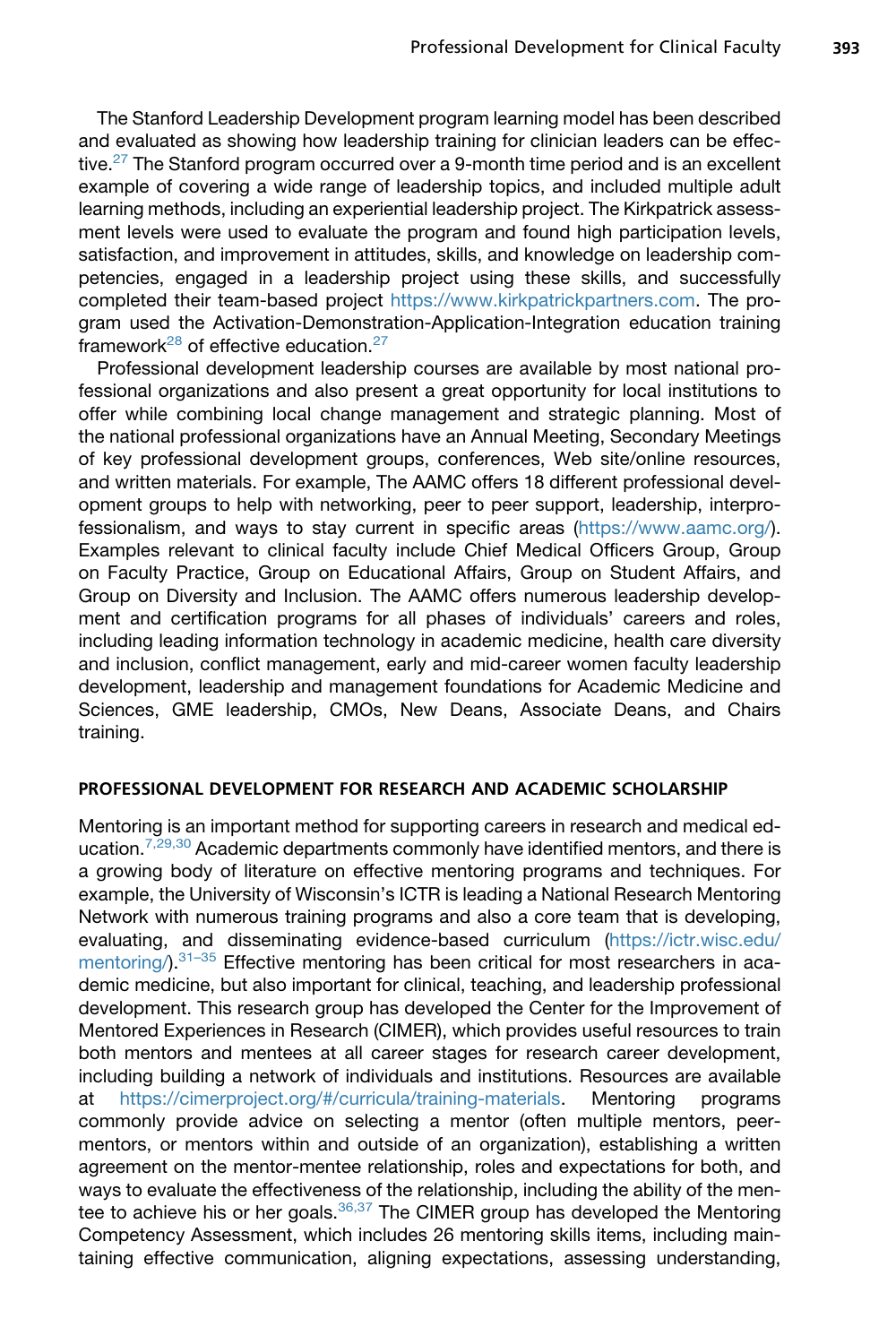addressing diversity, fostering independence, and promoting professional development.<sup>[11](#page-9-0)</sup>

#### CASE EXAMPLE OF THE UMass DEPARTMENT OF PSYCHIATRY

Individual faculty members have unique needs and aspirations that will benefit from institutional support and aligning with the priorities of the institution. Each academic health center and department has its own unique history, culture, priorities, resources, and leadership challenges and opportunities; however, Chairs and other system leaders must act and decide how to support professional development for their clinical faculty. This article concludes with an example of how one psychiatry department in transition with a new Chair responded to these needs within the context of its system.

The department was large at baseline (225 faculty) and had strengths in most mission areas; however, there were institutional expectations to increase the clinical research activity and productivity while strengthening the educational and clinical missions. From a faculty needs assessment survey, numerous focus groups, and department inclusive strategic planning process, the leaders identified a strong interest and need to "Develop the Workforce of the Future":

- 1. Offer career and research mentors and programs
- 2. Reduce intradepartmental silos
- 3. Build infrastructure support, including protected time for professional development and scholarship and resources for starting research projects
- 4. Assist with the academic promotion process

In response, departmental leaders developed a CDRO, which offered a variety of resources to meet the diverse needs of the large faculty body and worked closely with the institution's Office of Faculty Affairs, which had varying levels of annual funding support. On inception, the CDRO aimed to support a culture of mentoring, including individual, peer, and team mentoring.

Both formal and informal needs assessments obtained from individual faculty members were conducted through the annual performance evaluation (there were specific sections dedicated to elicit information about needs for mentoring and career development, in alignment with the department's strategic plan). In addition, the faculty was engaged as a whole through the annual departmental meetings of the department's strategic plan, which included "Developing a Workforce of the Future" as 1 of the 5 major strategic priority areas. Lastly, the CDRO's annual faculty needs assessment survey guided the plans for the catalog of professional development programs. In turn, annually a systematic review of both departmental and institutional programs and supports were reviewed and cataloged for use by both faculty and their supervisors.

The primary mission of the CDRO was to help each individual faculty member achieve excellence through access and support of learning communities, scholarship, professional development, and mentoring across the full range of faculty interests and stages in the career life cycle, including support for academic skills, promotion, and career advancement. The CDRO services included one-on- one coaching meetings with CDRO staff for promotion guidance, budget planning, recruitment issues, funding identification, and overall research or career development support. All new faculty offer letters provided information about the CDRO and connected them to a mentor and the CDRO as part of the onboarding process.

Mentoring was a key professional development component targeting leadership, teaching, and research. The CDRO developed mentoring training programs (including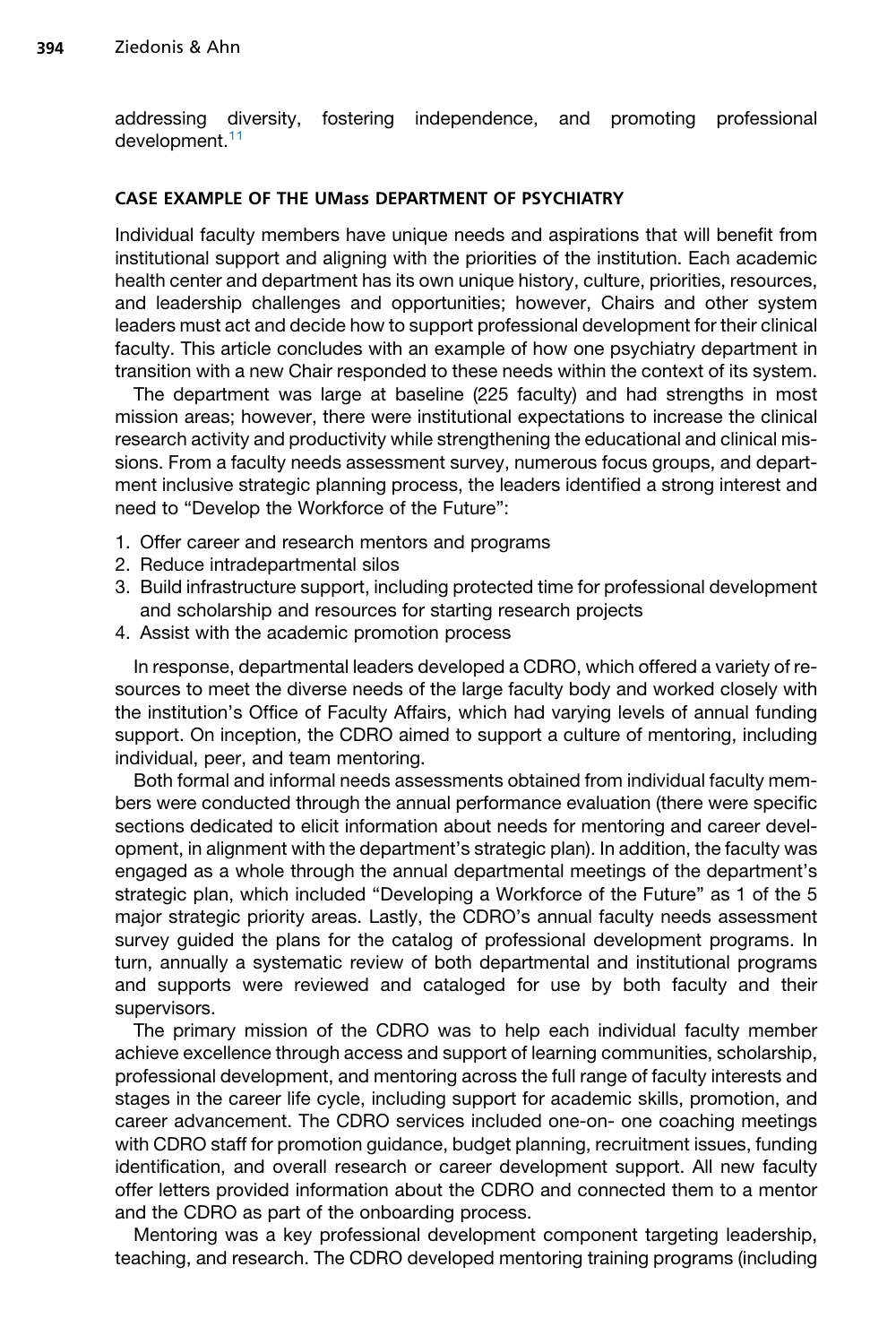a New Faculty onboarding program), peer coaching support (including a Women's Faculty Committee), and a leadership development program, entitled the Leadership College.<sup>[38](#page-10-0)</sup> Clinical faculty also sought out mentoring on academic promotion, including resumé enhancement, writing the necessary support documents, and putting together their packet. The CDRO developed rank-specific seminars on achieving promotion, as well as providing individual consultation. In addition, support for clinical faculty included outreach to their workplace, engaging all team members and their respective leaders to address barriers and challenges and to receive both ideas and feedback on how the department could be a resource to their direct workplace.

Academic Interest Groups were also developed to help increase faculty with a common interest (including clinical and research-oriented faculty, basic and clinical faculty, students, and staff) which provided an opportunity for networking and to support professional development, mentoring, and team building. The CDRO supported the Academic Interest Groups as a way to increase collaborations and reduce silos across the department. The CDRO provided support for coordinating monthly meetings, providing updates on relevant funding opportunities, and connecting with institutional resources. These groups would provide updates to the CDRO on their activities, and the groups and their leaders were recognized and honored at an annual reception with award recognition activities.

To support professional development in research, the CDRO provided support with IRB submissions, recruitment of research subjects, and handling the administrative side of running a research project or program. In addition, several writing groups were formed, including a very successful NIH "K Award writing group" developed for clinical faculty committed to an independent investigator research career. The CDRO also hosted an annual Psychiatry Research Day, a day-long event of presentations, peer-reviewed poster sessions, awards, and a high-profile keynote speaker (eg, Directors of NIDA, NIMH, NCCAM, SAMHSA, Research on Women's Health, PCORI). Clinical faculty might have a poster that described their clinical setting and population receiving care, which led to new collaborations with established research-oriented faculty.

In its most recent evolution, the CDRO has used internal coaching to support faculty in a confidential setting. Departmental faculty either self-refer or are referred by their supervisors, but the service is entirely voluntary and confidential. Areas covered include career coaching, leadership coaching, or performance coaching, which target specific skills to be improved. All of the coaching was done by 2 internal faculty coaches who were credentialed by the International Coach Federation and/or the Worldwide Association of Business Coaches, who were also certified in several coaching instruments to facilitate self- and other-awareness, such as the DiSC [\(https://www.discprofile.com\)](https://www.discprofile.com) for work productivity, teamwork, and communication skills and the Eq-I 2.0 (<https://www.mhs.com/MHS-Talent>) for emotional intelligence. Also, 360° assessments ([https://www.echospan.com/360-degree-feedback-landing.](https://www.echospan.com/360-degree-feedback-landing.asp) [asp](https://www.echospan.com/360-degree-feedback-landing.asp)) (both through formal and informal assessments) were used to facilitate insight and establish coaching goals. Because the internal coaches were departmental faculty, they had the unique knowledge and skill set to understand the faculty member's workplace environment and unique history and culture of the department as well as the broader system.

No doubt the CDRO will continue to evolve in response to the changing landscape of the department and the needs of their faculty. After the first 10 years of CDRO support, the department grew in size from about 225 faculty to over 380, and dramatically increased activities and impact in research, education, wellness, leadership, and clinical services.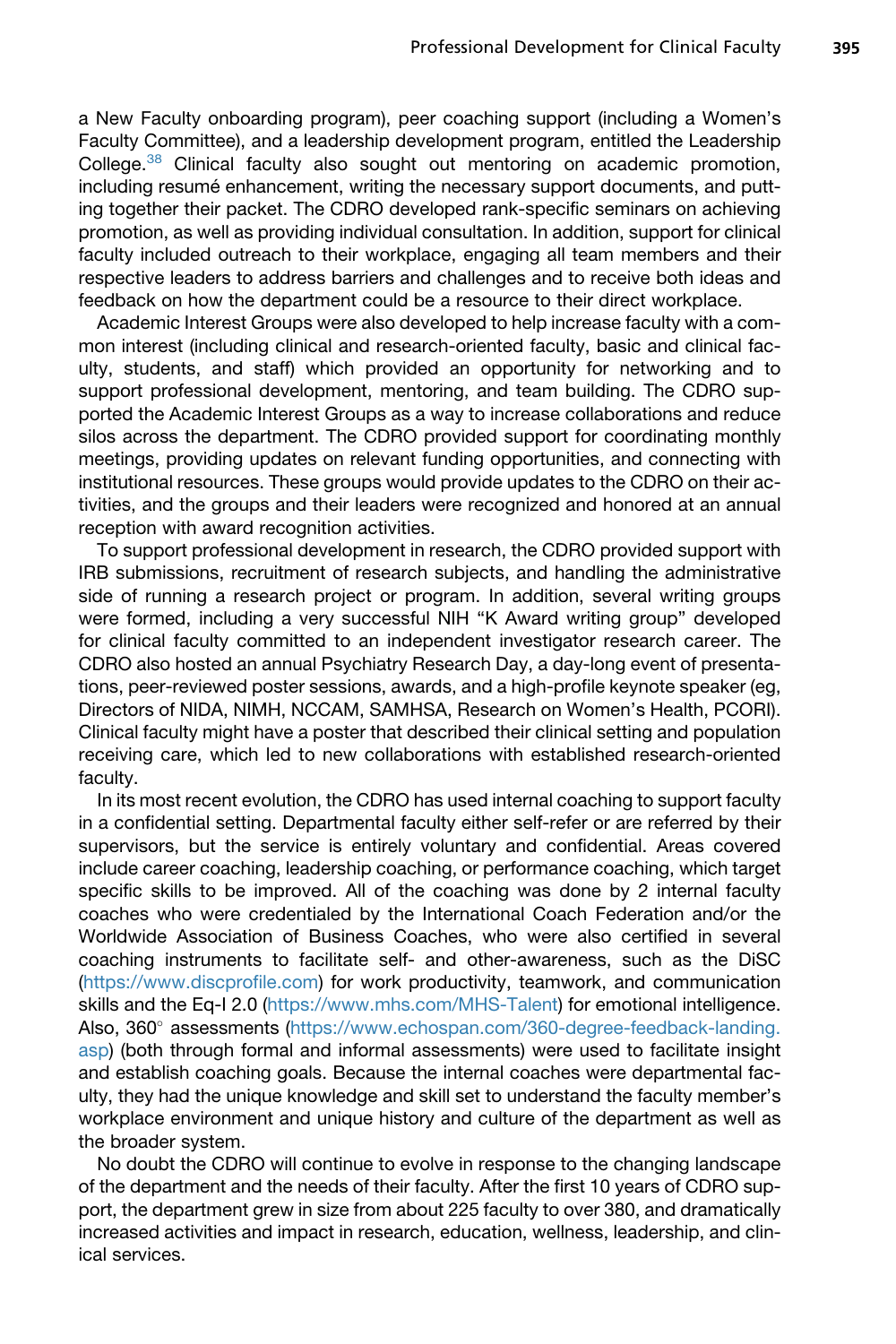<span id="page-7-0"></span>

| Table 1<br>Best practices or interventions for professional development |                                                                                                                                                                                                       |                                                                                         |
|-------------------------------------------------------------------------|-------------------------------------------------------------------------------------------------------------------------------------------------------------------------------------------------------|-----------------------------------------------------------------------------------------|
| Approach                                                                | <b>Brief Description</b>                                                                                                                                                                              | <b>Comments</b>                                                                         |
| and developing a<br>learning community                                  | Peer mentoring training Initially trains the peer group on<br>mentoring and coaching skills<br>and includes a planned curriculum;<br>institutionally supported with<br>protected time                 | 9 mo to 1 y within 1<br>department or across<br>the institution                         |
| Mentorship training<br>and matching<br>Programs                         | Matches mentee faculty to mentor<br>faculty; includes support/structure<br>to enhance mentor and mentee<br>effectiveness. Varies by mission<br>area focus and established goals                       | Mentoring becomes<br>part of culture<br>and processes                                   |
| Institutional support<br>for professional<br>development                | Provides protected time and project<br>funds while engaging senior<br>leadership, recognition for those<br>involved, linkages to future<br>leadership roles                                           | Varies by institution<br>and department<br>in amount of time<br>and resources           |
| Multiple instructional<br>methods in deliverina<br>these programs       | Uses adult learning methods,<br>including small group<br>discussions, role plays,<br>simulations, interactive<br>learning experiences,<br>reflective practice.                                        | Vary by number of<br>methods used and<br>theoretic models<br>used                       |
| Individual and<br>team or group<br>projects                             | Applies new knowledge and<br>skills addressing real-world<br>problems in the participants'<br>direct workplace setting                                                                                | Time, project funds,<br>and recognition can<br>accelerate positive<br>outcomes          |
| Career promotion<br>workshops                                           | Guides faculty to advance their<br>career with multiple pathways/<br>mechanisms to create<br>scholarship in academic medicine                                                                         | <b>Career Development</b><br>Plan training                                              |
| Teaching skills<br>workshops                                            | Enhances communication,<br>instructional, technology,<br>and curriculum development<br>skills                                                                                                         | Feedback on<br>observed teaching;<br>simulation                                         |
| Leadership courses<br>and programs                                      | Enhances self-awareness,<br>uses assessment tools<br>(eg, 360, DiSC), teaches<br>management and leadership<br>skills development                                                                      | Aligns with participant's<br>current or future<br>projects and roles                    |
| <b>AAMC MedEdPortal</b>                                                 | Offers training to access<br>and contribute to one's<br>own scholarship                                                                                                                               | www.mededportal.org/                                                                    |
| Leadership College,<br><b>UMass Department</b><br>of Psychiatry         | Uses facilitated peer coaching;<br>assesses emotional intelligence<br>(EQI2), communication, and<br>negotiation skills and systems<br>awareness; uses ACHE leadership<br>competencies assessment tool | Part of the Career<br>Development and<br><b>Research Office</b><br>(CDRO) <sup>38</sup> |
| Mindful physician<br>leadership program                                 | www.umassmed.edu/psychiatry/<br>education/mindfulphysician<br>leadershipprogram/                                                                                                                      | Foundational, Advanced,<br>and Train-the-trainer<br>levels <sup>16,17</sup>             |
|                                                                         |                                                                                                                                                                                                       | (continued on next page)                                                                |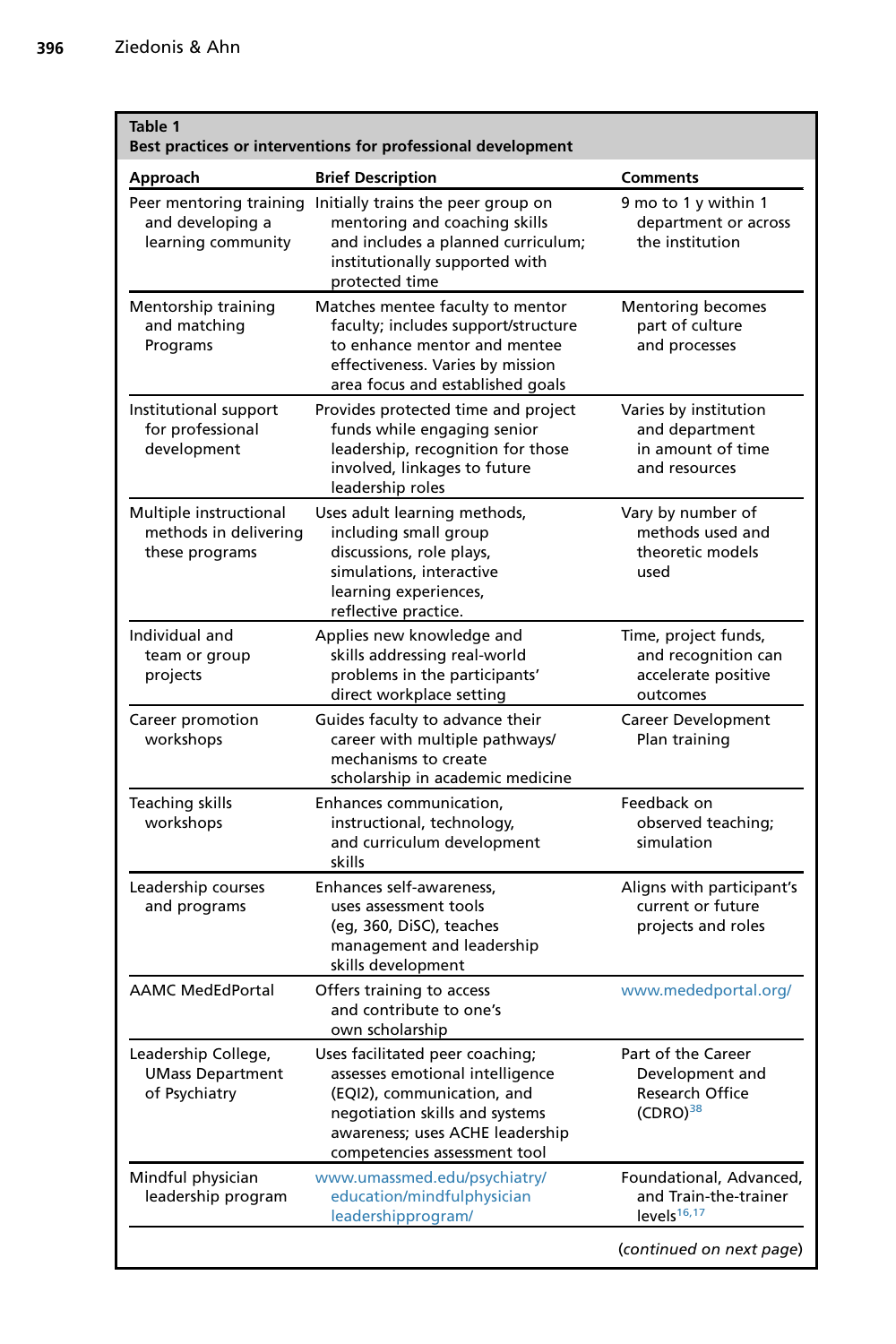<span id="page-8-0"></span>

| Table 1<br>(continued)                        |                                                                                                                                        |                                                                                |
|-----------------------------------------------|----------------------------------------------------------------------------------------------------------------------------------------|--------------------------------------------------------------------------------|
| Approach                                      | <b>Brief Description</b>                                                                                                               | <b>Comments</b>                                                                |
| Stanford leadership<br>development<br>program | https://med.stanford.edu/faculty<br>diversity/faculty-development/<br>leadership-programs/stanford-<br>leadership-develop-program.html |                                                                                |
| <b>CIMER training</b><br>program              | University of Wisconsin's https://cimerproject.org/#/curricula/<br>training-materials                                                  | Training materials and<br><b>National Research</b><br><b>Mentoring Network</b> |
| K Award writing group                         | Research Career Award writing<br>group for NIH, VA, and other<br>training grants                                                       |                                                                                |

Data from Steinert Y, Mann K, Centeno A, et al. A systematic review of faculty development initiatives designed to improve teaching effectiveness in medical education: BEME Guide No. 8. Med Teach 2006;28(6):497–526; and Steinert Y, Naismith L, Mann K. Faculty development initiatives designed to promote leadership in medical education. A BEME systematic review: BEME Guide No. 19. Med Teach 2012;34(6):483–503.

#### SUMMARY

The risk for burnout, disengagement, and feeling overwhelmed has increased with more time demands from clinical practice and less time to teach, lead, or innovate. Academic institutions and departments have a unique opportunity to engage its faculty by sponsoring and creating innovative professional development programs to enhance leadership, research, teaching, and clinical skills. The added benefit of these "homegrown" programs is that the clinical faculty members feel more valued, engaged, and supported and will want to better align their priorities with the strategic priorities of the institution. There are excellent national resources to support and complement local professional development efforts. There are best practices and some standard approaches to learn from nationally; however, each department needs to balance any standard with customized approaches ([Table 1](#page-7-0)).

Clinical faculty need creative, systematic, and supportive approaches to help their career and professional development. Listening to their needs and concerns is vital in developing these programs. There are many national, institutional, and departmental best practices that can be sources of new ways to expand offerings locally or to provide opportunities to go and attend. Academic institutions and their departments have a unique opportunity to engage its faculty by sponsoring and creating innovative professional development programs to enhance leadership, research, teaching, and clinical skills. The added benefit of these "homegrown" programs is that clinical faculty members will feel more valued as individuals, engaged, and supported to want to align their priorities with the strategic priorities of the institution. Protected time to take part in these programs and activities respects the reality of clinical faculty's busy clinical practice schedules that have limited time for teaching and scholarly activities. There are excellent national resources to support and complement these professional development efforts.

### **REFERENCES**

1. [Maggio LA, Thomas A, Chen HC, et al. Examining the readiness of best evidence](http://refhub.elsevier.com/S0193-953X(19)30050-4/sref1) [in medical education guides for integration into educational practice: a meta-syn](http://refhub.elsevier.com/S0193-953X(19)30050-4/sref1)[thesis. Perspect Med Educ 2018;7\(5\):292–301](http://refhub.elsevier.com/S0193-953X(19)30050-4/sref1).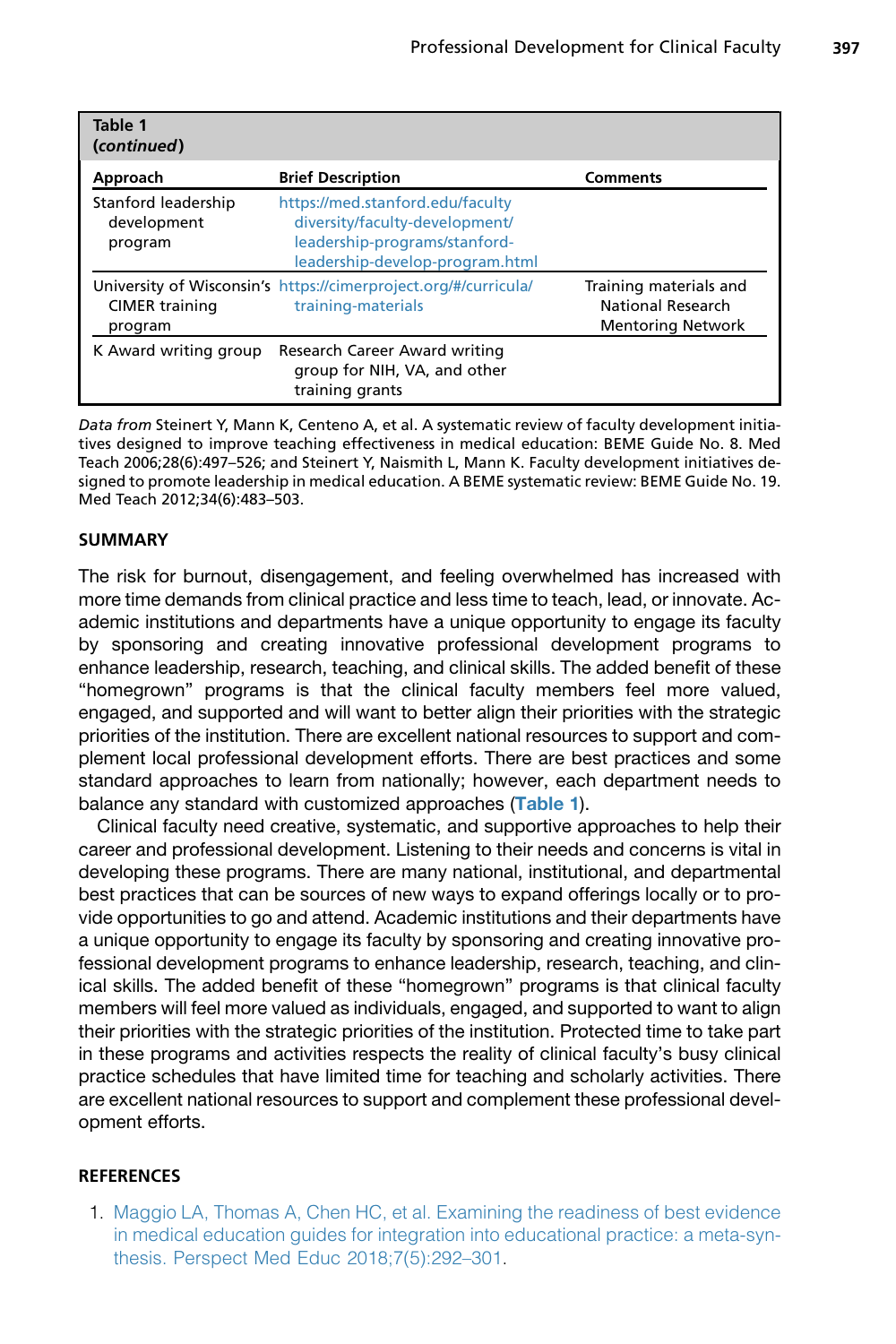- <span id="page-9-0"></span>2. [Baker L, Leslie K, Panisko D, et al. Exploring faculty developers' experiences to](http://refhub.elsevier.com/S0193-953X(19)30050-4/sref2) [inform our understanding of competence in faculty development. Acad Med](http://refhub.elsevier.com/S0193-953X(19)30050-4/sref2) [2018;93\(2\):265–73](http://refhub.elsevier.com/S0193-953X(19)30050-4/sref2).
- 3. [Steinert Y, Mann K, Centeno A, et al. A systematic review of faculty development](http://refhub.elsevier.com/S0193-953X(19)30050-4/sref3) [initiatives designed to improve teaching effectiveness in medical education: Best](http://refhub.elsevier.com/S0193-953X(19)30050-4/sref3) [Evidence Medical and Health Professional Education \(BEME\) Guide No. 8. Med](http://refhub.elsevier.com/S0193-953X(19)30050-4/sref3) [Teach 2006;28\(6\):497–526.](http://refhub.elsevier.com/S0193-953X(19)30050-4/sref3)
- 4. [Knowles MS, Holton EF III, Swanson RA. The adult learner. New York: Routledge;](http://refhub.elsevier.com/S0193-953X(19)30050-4/sref4) [2012](http://refhub.elsevier.com/S0193-953X(19)30050-4/sref4).
- 5. [Kolb AY, Kolb DA. Learning styles and learning spaces: enhancing experiential](http://refhub.elsevier.com/S0193-953X(19)30050-4/sref5) [learning in higher education. Acad Manag Learn Educ 2005;4\(2\):193–212.](http://refhub.elsevier.com/S0193-953X(19)30050-4/sref5)
- 6. [Steinert Y, Naismith L, Mann K. Faculty development initiatives designed to pro](http://refhub.elsevier.com/S0193-953X(19)30050-4/sref6)[mote leadership in medical education. A Best Evidence Medical and Health Pro](http://refhub.elsevier.com/S0193-953X(19)30050-4/sref6)[fessional Education \(BEME\) systematic review: BEME Guide No. 19. Med Teach](http://refhub.elsevier.com/S0193-953X(19)30050-4/sref6) [2012;34\(6\):483–503](http://refhub.elsevier.com/S0193-953X(19)30050-4/sref6).
- 7. [Farrell SE, Digioia NM, Broderick KB, et al. Mentoring for clinician-educators.](http://refhub.elsevier.com/S0193-953X(19)30050-4/sref7) [Acad Emerg Med 2004;11\(12\):1346–50.](http://refhub.elsevier.com/S0193-953X(19)30050-4/sref7)
- 8. [Moss J, Teshima J, Leszcz M. Peer group mentoring of junior faculty. Acad Psy](http://refhub.elsevier.com/S0193-953X(19)30050-4/sref8)[chiatry 2008;32\(3\):230–5](http://refhub.elsevier.com/S0193-953X(19)30050-4/sref8).
- 9. [Bussey-Jones J, Bernstein L, Higgins S, et al. Repaving the road to academic](http://refhub.elsevier.com/S0193-953X(19)30050-4/sref9) [success: the IMeRGE approach to peer mentoring. Acad Med 2006;81\(7\):674–9.](http://refhub.elsevier.com/S0193-953X(19)30050-4/sref9)
- 10. [Lau C, Ford J, Van Lieshout RJ, et al. Developing mentoring competency: does a](http://refhub.elsevier.com/S0193-953X(19)30050-4/sref10) [one session training workshop have impact? Acad Psychiatry 2016;40\(3\):429–33.](http://refhub.elsevier.com/S0193-953X(19)30050-4/sref10)
- 11. [Fleming M, House MS, Shewakramani MV, et al. The mentoring competency](http://refhub.elsevier.com/S0193-953X(19)30050-4/sref11) [assessment: validation of a new instrument to evaluate skills of research mentors.](http://refhub.elsevier.com/S0193-953X(19)30050-4/sref11) [Acad Med 2013;88\(7\):1002](http://refhub.elsevier.com/S0193-953X(19)30050-4/sref11).
- 12. [Hart M, Stetten NE, Islam S, et al. Twitter and public health \(part 1\): how individual](http://refhub.elsevier.com/S0193-953X(19)30050-4/sref12) [public health professionals use twitter for professional development. JMIR Public](http://refhub.elsevier.com/S0193-953X(19)30050-4/sref12) [Health Surveill 2017;3\(3\):e60](http://refhub.elsevier.com/S0193-953X(19)30050-4/sref12).
- 13. [Colthart I, Bagnall G, Evans A, et al. The effectiveness of self-assessment on the](http://refhub.elsevier.com/S0193-953X(19)30050-4/sref13) [identification of learner needs, learner activity, and impact on clinical practice:](http://refhub.elsevier.com/S0193-953X(19)30050-4/sref13) [BEME Guide No. 10. Med Teach 2008;30\(2\):124–45](http://refhub.elsevier.com/S0193-953X(19)30050-4/sref13).
- 14. [Hoert J, Herd AM, Hambrick M. The role of leadership support for health promo](http://refhub.elsevier.com/S0193-953X(19)30050-4/sref14)[tion in employee wellness program participation, perceived job stress, and health](http://refhub.elsevier.com/S0193-953X(19)30050-4/sref14) [behaviors. Am J Health Promot 2018;32\(4\):1054–61.](http://refhub.elsevier.com/S0193-953X(19)30050-4/sref14)
- 15. [Marturano J. Finding the space to lead: a practical guide to mindful leadership.](http://refhub.elsevier.com/S0193-953X(19)30050-4/sref15) [New York: Bloomsbury Publishing; 2014.](http://refhub.elsevier.com/S0193-953X(19)30050-4/sref15)
- 16. [Ziedonis D, Fulwiler C, Tonelli M. Integrating mindfulness into your daily routine.](http://refhub.elsevier.com/S0193-953X(19)30050-4/sref16) [Vital Signs 2014;19\(2\):6](http://refhub.elsevier.com/S0193-953X(19)30050-4/sref16).
- 17. [Tonelli M, Fulwiler C, de Torrijos F, et al. Mindfulness in psychiatry program and](http://refhub.elsevier.com/S0193-953X(19)30050-4/sref17) [emerging initiatives at the University of Massachusetts & UMass Memorial Health](http://refhub.elsevier.com/S0193-953X(19)30050-4/sref17) [Care. Worcester Med 2016;80\(2\):14–5.](http://refhub.elsevier.com/S0193-953X(19)30050-4/sref17)
- 18. [Lieff SJ, Yammarino FJ. How to lead the way through complexity, constraint, and](http://refhub.elsevier.com/S0193-953X(19)30050-4/sref18) [uncertainty in academic health science centers. Acad Med 2017;92\(5\):614–21](http://refhub.elsevier.com/S0193-953X(19)30050-4/sref18).
- 19. [West M, Armit K, Loewenthal L, et al. Leadership and leadership development in](http://refhub.elsevier.com/S0193-953X(19)30050-4/sref19) [healthcare: the evidence base. London: The Kings Fund; 2015.](http://refhub.elsevier.com/S0193-953X(19)30050-4/sref19)
- 20. [Stefl ME. Common competencies for all healthcare managers: the Healthcare](http://refhub.elsevier.com/S0193-953X(19)30050-4/sref20) [Leadership Alliance model. J Healthc Manag 2008;53\(6\):360–73](http://refhub.elsevier.com/S0193-953X(19)30050-4/sref20).
- 21. [Stefl ME. Expert leaders for healthcare administration. Healthc Pap 2003;4\(1\):](http://refhub.elsevier.com/S0193-953X(19)30050-4/sref21) [59–90.](http://refhub.elsevier.com/S0193-953X(19)30050-4/sref21)